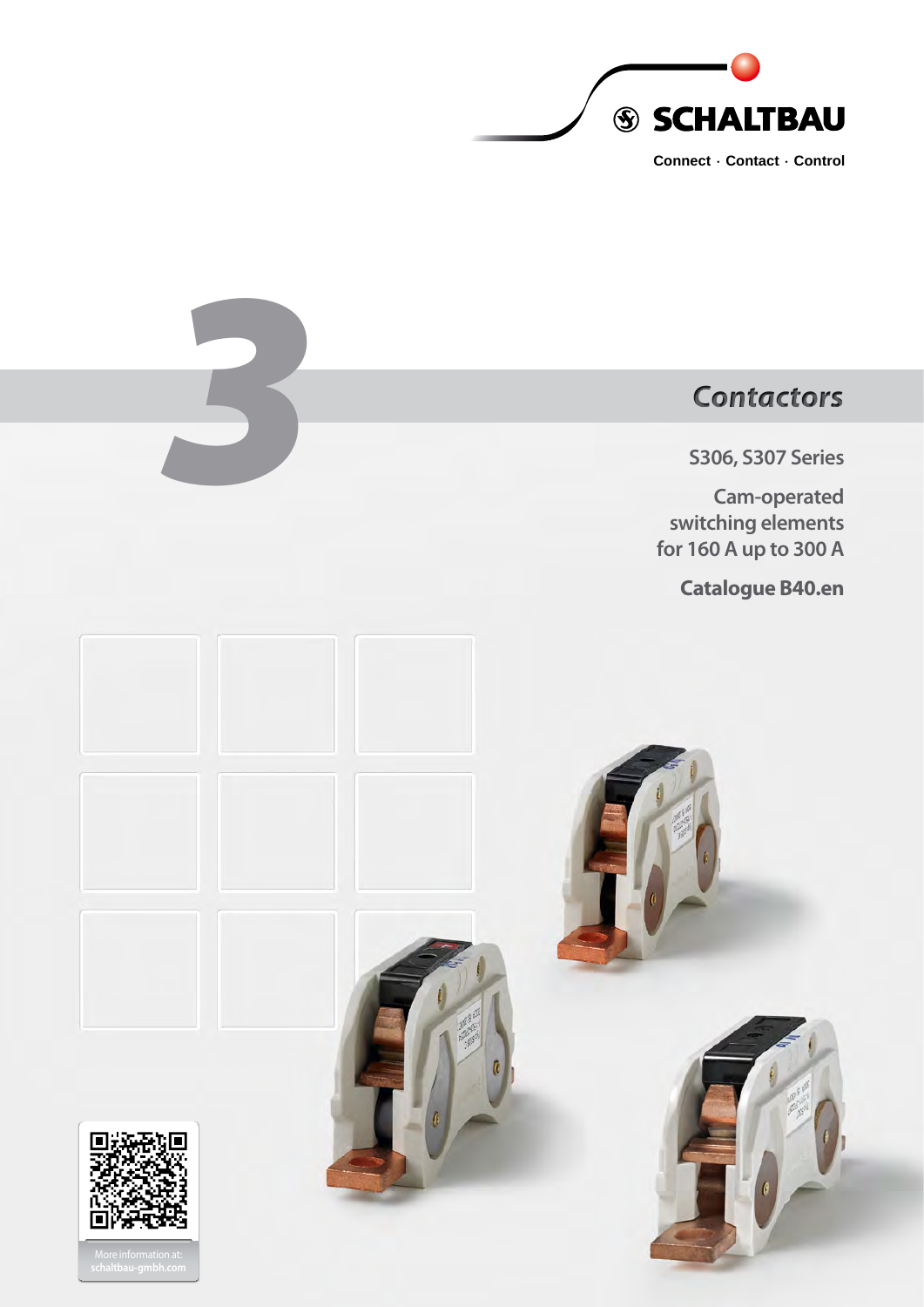# **Cam-operated switching elements for 160 A up to 300 A**

Cam-operated switching elements from Schaltbau are designed for DC and AC applications. Notwithstanding their compact design the series feature an extraordinary breaking capacity which is owed to the doublebreak contacts and long contact travel that make breaking the circuit a safe and reliable job.

Thus our series have proven themselves to be the reliable switching elements of master controllers, cam switch groups, cam contactors and various other switchgear for many years. They are much demanded for use in industrial trucks, rail vehicles, crane controls, bulk goods unloaders and emergency power supplies.

# **Application** Series S306, S307

**DC applications:** For switching voltages below 24 V and where only a low switching power is needed, switching elements without blowout and arc chamber will do. Versions with permanent-magnetic blowout are designed for voltages from 24 V upwards and a corresponding high switching power. When connected with the right polarity the permanent magnets which are embedded in the fixed contacts generate a magnetic field in which plasma is blown out. For use with voltages of over 40 V and switching powers with high plasma volume the optional arc chamber is recommended.

**AC applications:** Only cam-operated switching elements without magnetic blowout are suitable for use in AC circuits.

The S-shaped fixed contacts together with the contact bridge form an area where the arc is blown out of even with alternating current.

For use with higher switching power we recommend the optional arc chamber.

# **Cam-operated switching element, design 
Series S306, S307** Series S306, S307



Cam-operated switching elements from Schaltbau have a simple but effective design in accordance with the applicable standards (VDE, DIN).

The drive and contact mechanism is enclosed by the two shells 1 of the housing made of high-quality compression moulded plastic. The V-shaped contact bridge 3 is actuated by a smoothly gliding roller plunger 4 (roller 5). The necessary contact pressure is provided by a spring 6, which is supported by the spring bearing 7. The two hook-shaped fixed contacts 2 also serve as terminals for the connection of the conductor and as kind of mounting brackets for moun-

**11**

Section through a cam-operated switching element with mounted arc chamber Cam-operated switching element S306 / S307 with disassembled arc chamber

ting of the switching element. With DC versions, the permanent magnets 10 are fitted in the bend of the hook-shaped fixed contacts. The two shells of the housing are riveted together by means of the tubular rivets 8 and 9. The disassembled arc chamber is shown by 11.

**Note:** Observe the right polarity when connecting the cables to a camoperated switching element with magnetic blowout. Make sure that the wire with the positive potential is connected to the terminal marked "+" (red label on spring bearing).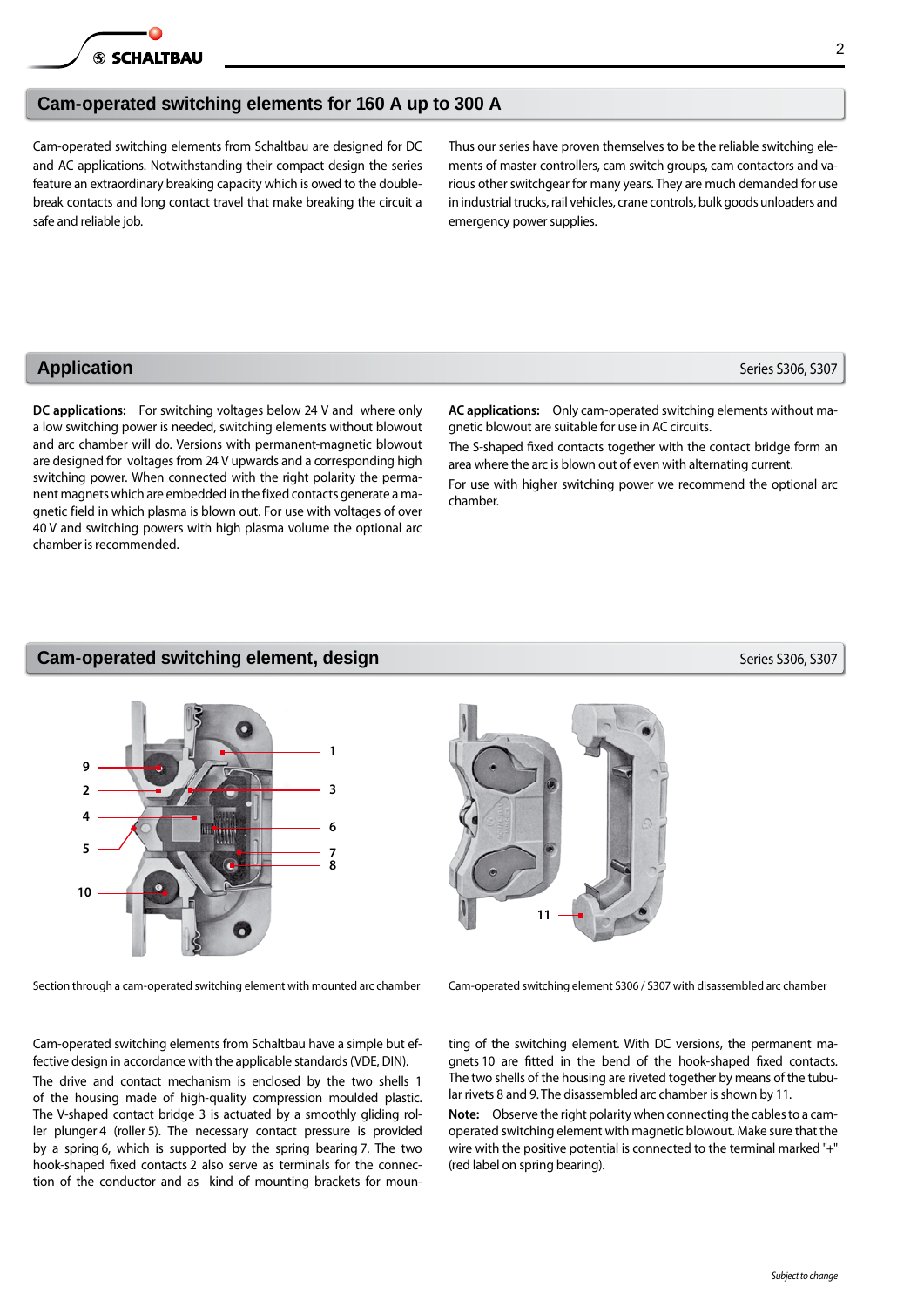# **Ordering code** Series S306, S307

| Series S306    |        | <b>S306 A</b><br>Example       |  |  |
|----------------|--------|--------------------------------|--|--|
| <b>Series</b>  |        |                                |  |  |
| S306           |        | Cam-operated switching element |  |  |
| <b>Version</b> |        |                                |  |  |
| A              | 200 A, | without blowout                |  |  |
| C              | 200 A. | with blowout                   |  |  |
| K              | 160 A, | without blowout                |  |  |
| M              | 160 A, | with blowout                   |  |  |

**Arc chamber:** Arc chambers the cam-operated switching elements can be fitted with must be ordered separately.

| LK-S306    | Arc chamber for cam-operated switching element S306                                                                                                           |
|------------|---------------------------------------------------------------------------------------------------------------------------------------------------------------|
| LK-S307    | Arc chamber for cam-operated switching element S307                                                                                                           |
| LK-S307-DC | Arc chute for cam-operated switching element S307 G /N or<br>S307 C /N with key and keyway for mounting with right<br>polarity, suitable for high DC voltages |
| LK-S307-AC | Arc chute for cam-operated switching element S307 A or<br>S307 E suitable for high AC voltages                                                                |
| .          |                                                                                                                                                               |

#### **Stock items**

| S306 C | 200 A, with blowout |
|--------|---------------------|
| S306 M | 160 A, with blowout |
| S307 C | 300 A, with blowout |
| S307 G | 250 A, with blowout |

# **Dimension diagrams, circuit diagram** *Series* **S306, S307 Series S306, S307**



| <b>Series</b> |    |    | Dimensions in mm |     | Working<br>stroke | Free<br>stroke |
|---------------|----|----|------------------|-----|-------------------|----------------|
|               | A  | B  | <b>A</b> *       |     | E                 |                |
| S306          | 16 | 27 | 28               | Ø9  | 4 mm              | 2 mm           |
| 5307          | 20 | 31 | 32               | Ø11 | 4 mm              | 2 mm           |

| Series S307   |        | S307 G<br>Example                                           |  |  |
|---------------|--------|-------------------------------------------------------------|--|--|
| <b>Series</b> |        |                                                             |  |  |
| S307          |        | Cam-operated switching element                              |  |  |
| Version       |        |                                                             |  |  |
| A             | 300 A. | without blowout                                             |  |  |
| C             | 300 A. | with blowout                                                |  |  |
| F             | 250 A, | without blowout                                             |  |  |
| G             | 250 A. | with blowout                                                |  |  |
| G/N           | 250 A. | with blowout and key for keyway<br>for arc chute LK-S307-DC |  |  |
| C/N           | 300 A, | with blowout and key for keyway<br>for arc chute LK-S307-DC |  |  |

Cam-operated switching elements are often needed as spare parts for Schaltbau cam contactors. So if you need a spare part please also specify the contactor when you order the switching element.

#### **Special design**

If you need a special design do not hesitate to contact us. Maybe the type of switching element you are looking for is among our many special designs. If not, we can also supply customized designs. In this case, however, minimum order quantities apply.

Pitch  $\subset$ 

**SS SCHALTBAU** 

# ● **Dimension diagrams, Circuit diagram** ● **Dimension diagram without arc chamber:**



● **Circuit diagram:**

*\* Recommended pitch to facilitate ganging*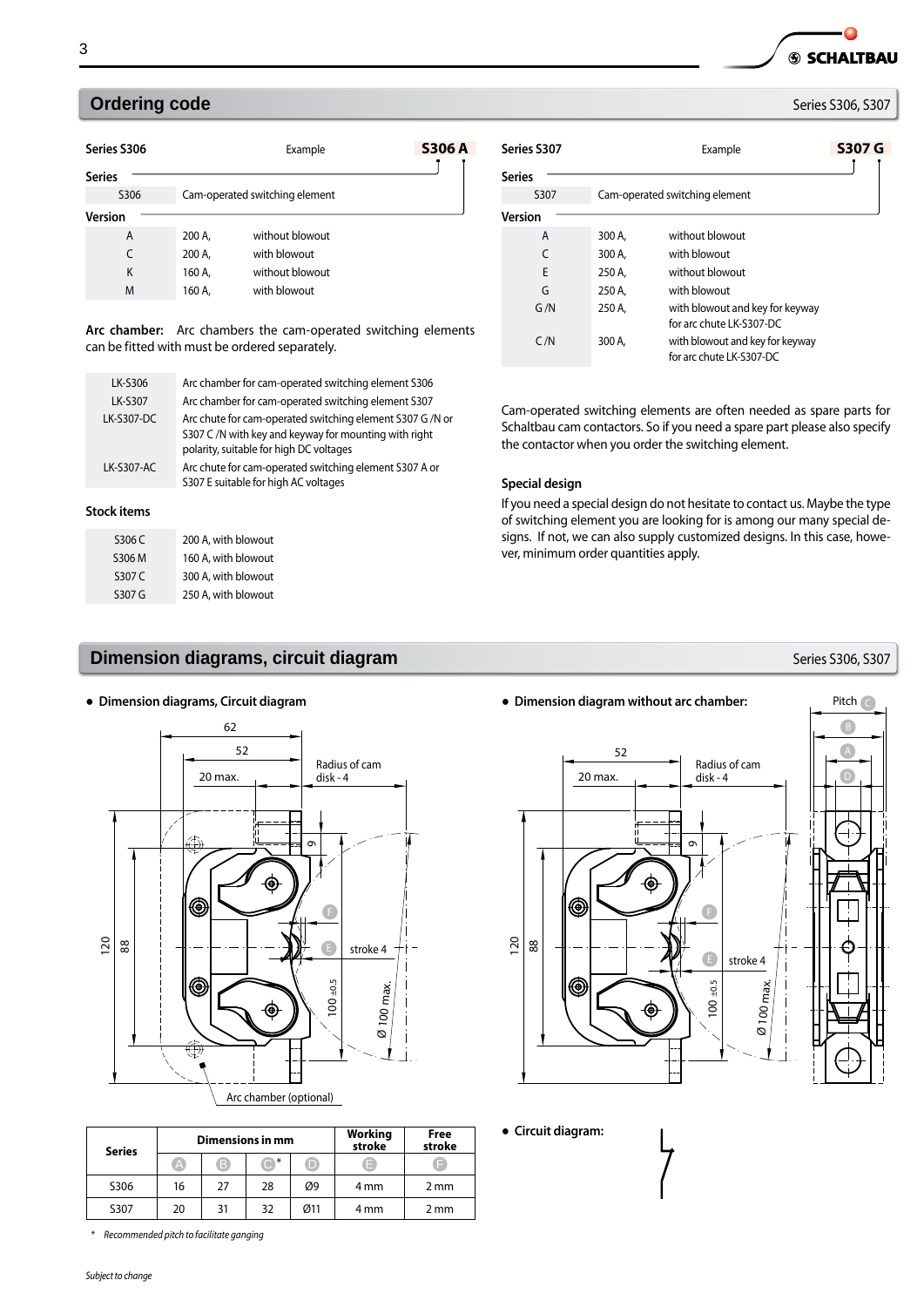# **Specifications, Versions Series S306, S307**

| <b>Specifications</b>                 |                                                                                              |                                                                                                                                   |
|---------------------------------------|----------------------------------------------------------------------------------------------|-----------------------------------------------------------------------------------------------------------------------------------|
| Conv. thermal current I <sub>th</sub> | See following table »Versions«                                                               |                                                                                                                                   |
|                                       | Insulating parts                                                                             | compression moulded<br>plastics                                                                                                   |
| <b>Material</b>                       | Contact pieces                                                                               | silver plated copper                                                                                                              |
|                                       | Contacts                                                                                     | silver tin oxide (AgSnO <sub>2</sub> )                                                                                            |
| Mechanical endurance                  | 5 million operating cycles min.                                                              |                                                                                                                                   |
| Pollution degree<br>(IEC 60947-1)     | PD3                                                                                          |                                                                                                                                   |
| Rated insulation voltage U.           | 1,000V<br>400 V<br>rance 28 and 32 mm resp.                                                  | When mounted individually, with actuator<br>made from plastic and normal contact gap<br>When mounted in series with minumum clea- |
| Dimensions (L x D x H)                | S306<br>S307                                                                                 | 62 x 27 x 120 mm<br>62 x 31 x 120 mm                                                                                              |
| Weight                                | S306 A, S306 K<br>S306 C, S306 M<br>S307 A, S307 E<br>S307 C, S307 G<br>S307 C /N, S307 G /N | $0.23$ kg<br>$0.28$ kg<br>$0.27$ kg<br>$0.33$ kg<br>$0.33$ kg                                                                     |
| Temperature range                     | $-25 - +70$ °C                                                                               |                                                                                                                                   |
|                                       |                                                                                              | <b>SSCHALTBAU</b>                                                                                                                 |



**C155 P Series contactor:** Fitted with cam-operated switching element S307 C /N and arc chute LK-S307-DC

| <b>Versions</b> |                                          |                         |                                      |                                      |                                        |                                  |
|-----------------|------------------------------------------|-------------------------|--------------------------------------|--------------------------------------|----------------------------------------|----------------------------------|
| Series*         | Conv. thermal<br>current I <sub>th</sub> | <b>Contact pressure</b> | <b>Permanent</b><br>magnetic blowout | <b>Actuating force</b><br>at plunger | <b>Terminals</b>                       | <b>Arc chamber</b><br>(optional) |
| S306 K          | 160 A                                    | 3.5 <sub>N</sub>        | none                                 | $7.0$ $8.0 N$                        | $Q$ 9.0 mm                             |                                  |
| S306 M          |                                          |                         | existent                             |                                      | for M8 screw                           | LK-S306                          |
| S306 A          | 200 A                                    | 5.5N                    | none                                 | $11.0 - 13.0$ N                      | Torque                                 |                                  |
| S306 C          |                                          |                         | existent                             |                                      | $3.0 - 6.0$ Nm                         |                                  |
| S307 E          | 250 A                                    |                         | none                                 |                                      | $\varnothing$ 11.0 mm                  |                                  |
| S307 G          |                                          | 5.5 N                   | existent                             | $11.0$ 13.0 N                        | for M10 screw                          |                                  |
| S307 A          |                                          |                         | none                                 |                                      | Torque                                 | <b>LK-S307</b>                   |
| S307 C          | 300 A                                    | 10.0 <sub>N</sub>       | existent                             | $20.0 - 30.0$ N                      | 5.0  10.0 Nm                           |                                  |
| S307 G /N       | 250 A                                    | 5.5N                    | existent                             | $11.0 - 13.0$ N                      | $\varnothing$ 11.0 mm<br>for M10 screw | <b>LK-S307-DC</b>                |
| S307 C/N        | 300 A                                    | 10.0 <sub>N</sub>       | existent                             | $20.0 - 30.0$ N                      | Torque<br>5.0  10.0 Nm                 |                                  |
|                 |                                          |                         |                                      |                                      |                                        | <b>SSCHALTBAU</b>                |

*\* Cam-operated switching elements are delivered without the optional arc chamber. So if your application requires the use of an arc chamber, it has to be ordered separately. (for ordering code refer to column Arc chamber).*

# **Inspection and maintenance Series S306, S307**

The mechanical parts of the cam-operated switching elements are basically free of wear and tear under normal operation. So maintenance work like to grease occasionally is not necessary. An occasional inspection of the state of the contacts is, therefore, all that is needed.

Do not smooth the contacts with a file or sand paper only to make them look nicer. Black contacts are the result of the oxidation of silver. Ag<sub>2</sub>O, however, is in itself highly conductive and need not be removed at all.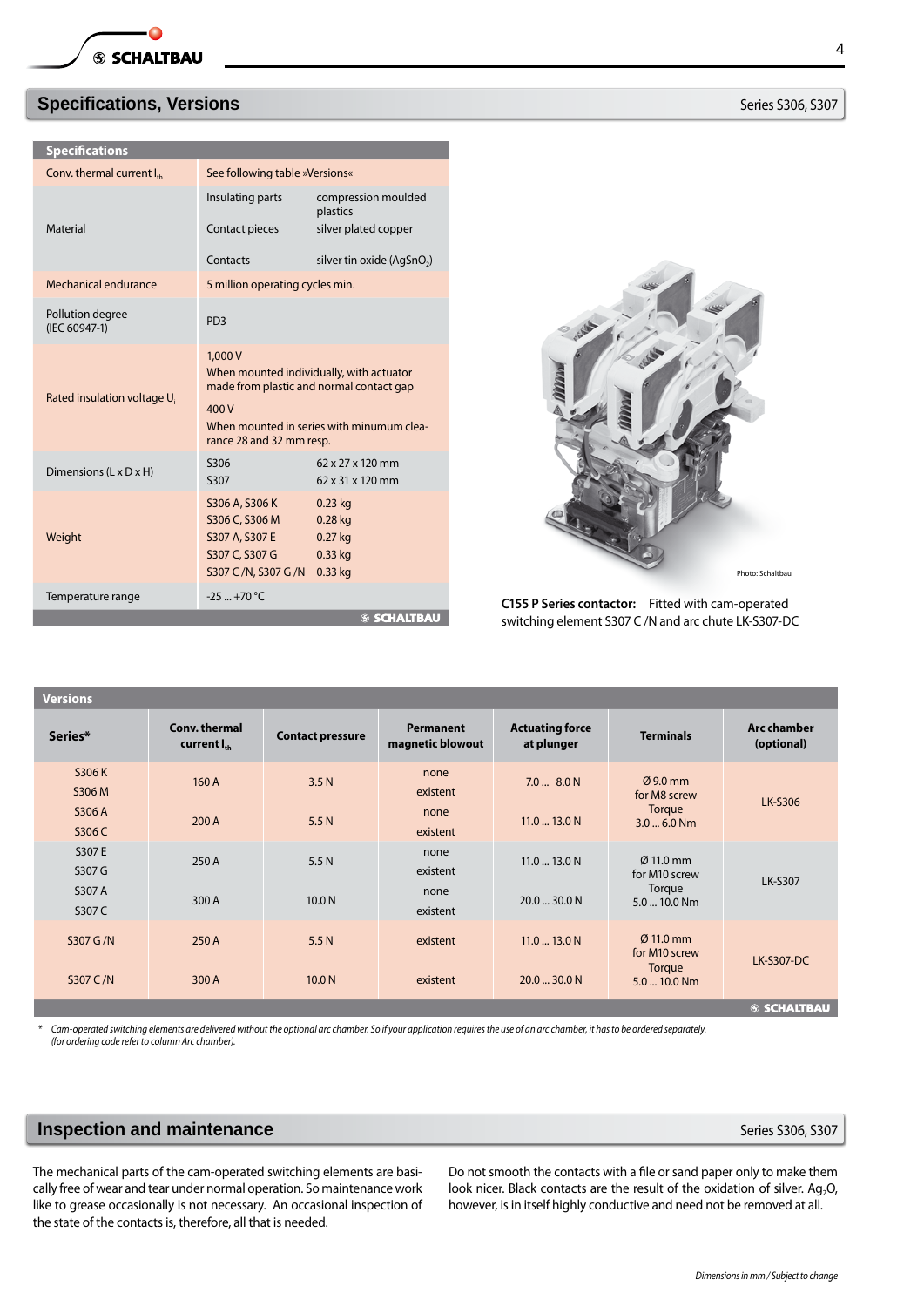The breaking capacity of a switching element is a relative value which is influenced by a number of interactive factors like the kind of current (AC or DC), voltage, amperage, switching speed, frequency of operating cycles and design life. So if the maximum is required for one of those conditions, it means that all other conditions must be reduced correspondingly. The exact values can only be determined in several test series.

As a guideline for choosing the right type of switching element that suits your application the below diagrams show the maximum breaking capacity of the switching element.

For use under normal operating conditions these values are to be reduced for reasons of safety and in order to enhance the electrical endurance of the switching element. Based on our experience, it is, therefore, recommendable to limit the actual breaking capacity to 20% up to 60% of the maximum breaking capacity as shown in the diagrams. The value of the maximum breaking capacity reflects the capacity at which the arc is still being extinguished.

The making capacity depends on both the welding strength of the contact material and the speed of actuation (bouncing). With magnetic actuation the making capacity is between 1000 A and 2000 A depending on the type of the switching element used. Due to the fact that the switching voltage has practically no bearing on the welding strength, this value covers the entire scope of application.

## **DC applications:**

Maximum breaking capacity of cam-operated switching elements S306 and S307 with permanent magnetic blowout and arc chamber.

With switching voltages from 400 V upwards the camoperated switching element S307 must be used with arc chute LK-S307-DC



## **AC applications:**

Maximum breaking capacity of cam-operated switching elements S306 and S307 without blowout, with arc chamber





**6 SCHALTBAU**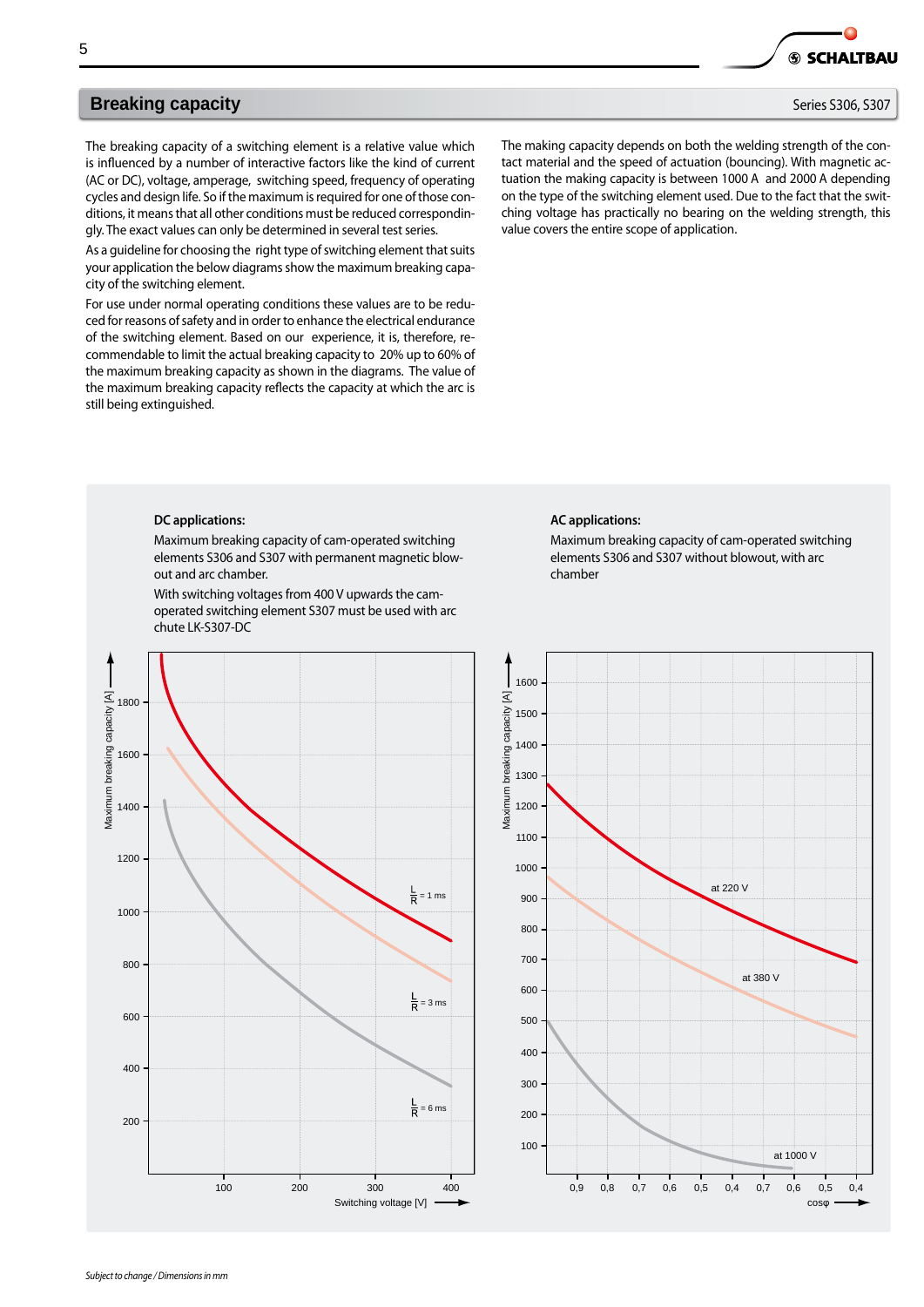

## **Temperature rise Sanction Community Community Community Community Community Community Community Community Community**

The below curves show the temperature rise of switching elements with different current-carrying capacities. The insulating materials used for our cam-operated switching elements allow for overtemperatures of 90 K at an ambient temperature of 50°C. This results in an upper limiting temperature of 140°C. The temperature rise depends on the cross-sectional area and material of the live parts, the contact pressure, as well as the size of the surface and kind of the contact finish. So make sure to reduce the temperature by using cables with an appropriate wire gauge.



## **Temperature rise of switching element S306 K and S306 M resp. (wire cross section area 35 mm²)**

The permissible overtemperature is only reached at an amperage of over 160 A. The permissible conventional thermal current is 160 A (contact pressure 3.5 N).



## **Temperature rise of switching element S306 A and S306 C resp. (wire cross section area 50 mm²)**

The permissible conventional thermal current for this series is 200 A (contact pressure 5.5 N).



#### **Temperature rise of switching element S307 E and S307 G resp. (wire cross section area 70 mm²)**

The permissible conventional thermal current for this series is 250 A (contact pressure 5.5 N).



**Temperature rise of switching element S307 A and S307 C resp. (wire cross section area 95 mm²)**

The permissible conventional thermal current for this series is 300 A (contact pressure 10 N).

6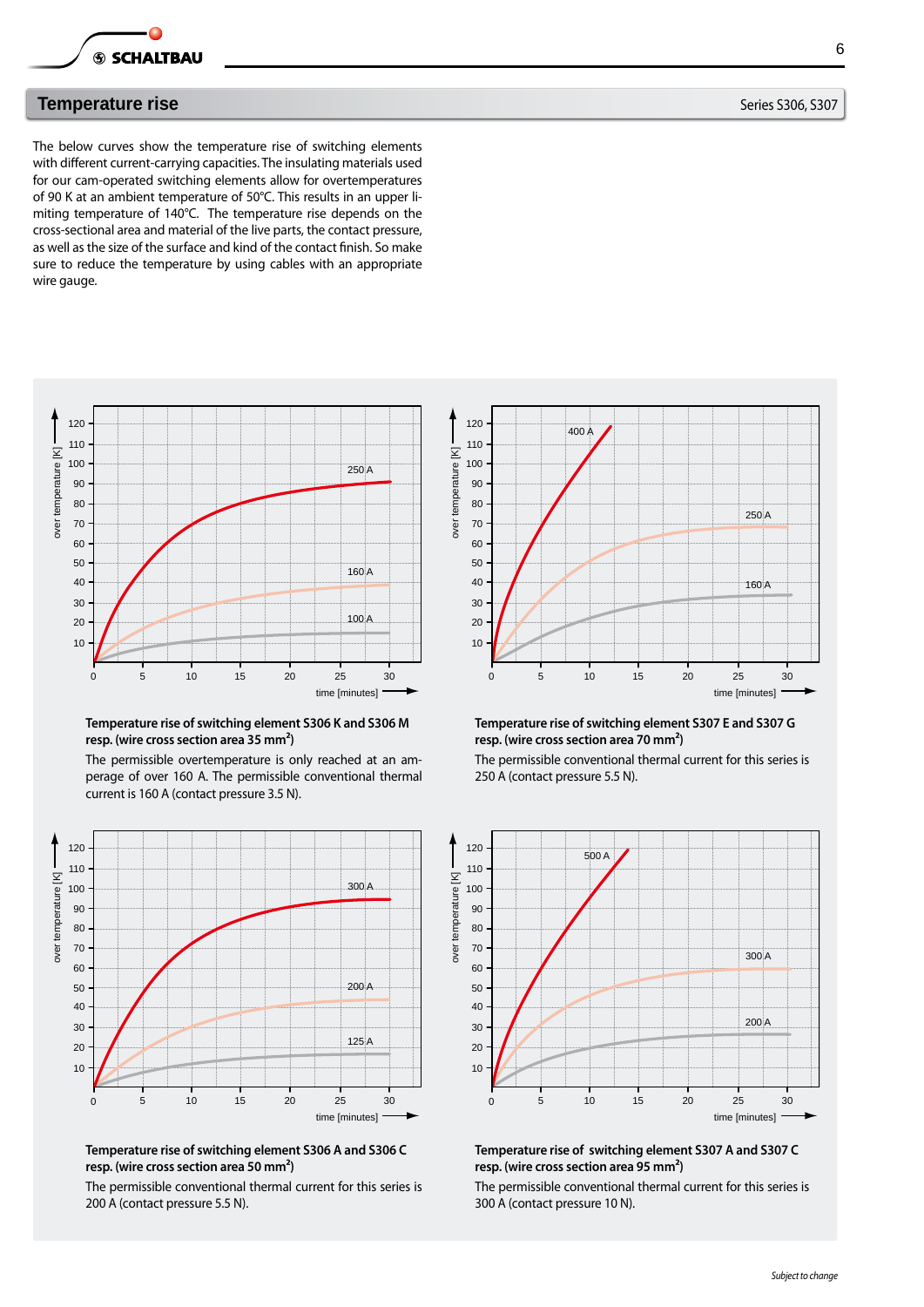| I<br>I<br>i |  |
|-------------|--|
|             |  |
|             |  |
| i           |  |
|             |  |
|             |  |

|  | 69 SCHALTBAU |
|--|--------------|

| Series S306, S307 |  |
|-------------------|--|

| <b>Notes</b> | Series S306, S307 |
|--------------|-------------------|
|              |                   |
|              |                   |
|              |                   |
|              |                   |
|              |                   |
|              |                   |
|              |                   |
|              |                   |
|              |                   |
|              |                   |
|              |                   |
|              |                   |
|              |                   |
|              |                   |
|              |                   |
|              |                   |
|              |                   |
|              |                   |
|              |                   |
|              |                   |
|              |                   |
|              |                   |
|              |                   |
|              |                   |
|              |                   |
|              |                   |
|              |                   |
|              |                   |
|              |                   |
|              |                   |
|              |                   |
|              |                   |
|              |                   |
|              |                   |
|              |                   |
|              |                   |
|              |                   |
|              |                   |
|              |                   |
|              |                   |
|              |                   |
|              |                   |
|              |                   |
|              |                   |
|              |                   |
|              |                   |
|              |                   |
|              |                   |
|              |                   |
|              |                   |
|              |                   |
|              |                   |
|              |                   |
|              |                   |
|              |                   |
|              |                   |
|              |                   |
|              |                   |
|              |                   |
|              |                   |
|              |                   |
|              |                   |
|              |                   |
|              |                   |
|              |                   |
|              |                   |
|              |                   |
|              |                   |
|              |                   |
|              |                   |